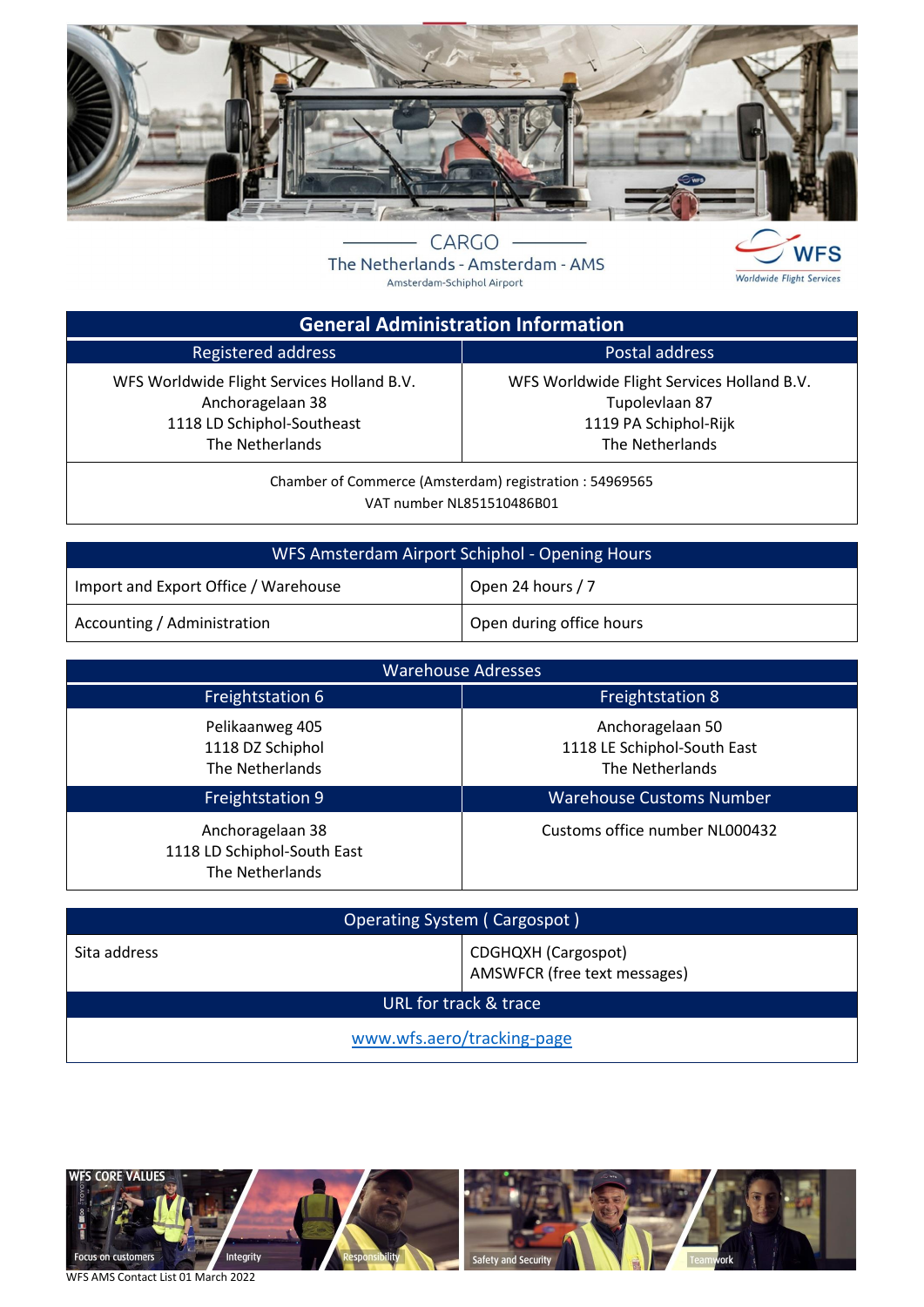

CARGO The Netherlands - Amsterdam - AMS Amsterdam-Schiphol Airport



|                                                               | Main Contact - WFS Amsterdam Airport Schiphol |                |
|---------------------------------------------------------------|-----------------------------------------------|----------------|
| <b>Managing Director</b><br>Mr. Stephane Scholving            | sscholving@wfs.aero                           |                |
| Commerce                                                      |                                               |                |
| <b>Commercial Manager NL &amp; BE</b><br>Mr. Sjoerd Verlaat   | sverlaat@wfs.aero                             | +31-20-6554246 |
| <b>Operational Management</b>                                 |                                               |                |
| <b>Delivery Service Manager</b><br>Mr. Emilio Varas Baez      | evarasbaez@wfs.aero                           | +31-6-28849668 |
| <b>Senior Manager Cargo Office</b><br>Mr. Rick van Wijk       | rick.vanwijk@wfs.aero                         | +31-20-6554258 |
| <b>Manager Cargo Office</b><br>Mr. Benno ter Brugge           | bterbrugge@wfs.aero                           | +31-20-6554276 |
| <b>Senior Manager Warehouse</b><br>Mr. Eljas Oulad            | eljas.oulad@wfs.aero                          | +31-20-6554275 |
| <b>Quality &amp; Safety Manager</b><br>Mr. Robert Hockemeijer | rhockemeijer@wfs.aero                         | +31-20-6554255 |
| Finance & Accounting                                          |                                               |                |
| <b>Finance Manager</b><br>Ms. Jung Mi Westbroek               | jm@wfs.aero                                   | +31-20-6554242 |
| <b>Accounting Manager</b><br>Mr. Norbert van der Laan         | nvanderlaan@wfs.aero                          | +31-20-6554245 |
| <b>Accounting</b>                                             | accounting.ams@wfs.aero                       | +31-20-6554247 |
| IT & Support                                                  |                                               |                |
| <b>IT Manager</b><br>Mr. Gerrit Haringa                       | gerrit.haringa@wfs.aero                       | +31-20-6554231 |
| IT support                                                    | it.ams@wfs.aero                               |                |
| <b>Human Ressources</b>                                       |                                               |                |
| <b>Human &amp; Resources Manager</b><br>Ms. Mirjam Hellinga   | mirjam.hellinga@wfs.aero                      | +31-20-6554249 |
| <b>Human &amp; Resources</b>                                  | hr.ams@wfs.aero                               | +31-20-6554248 |



WFS AMS Contact List 01 March 2022